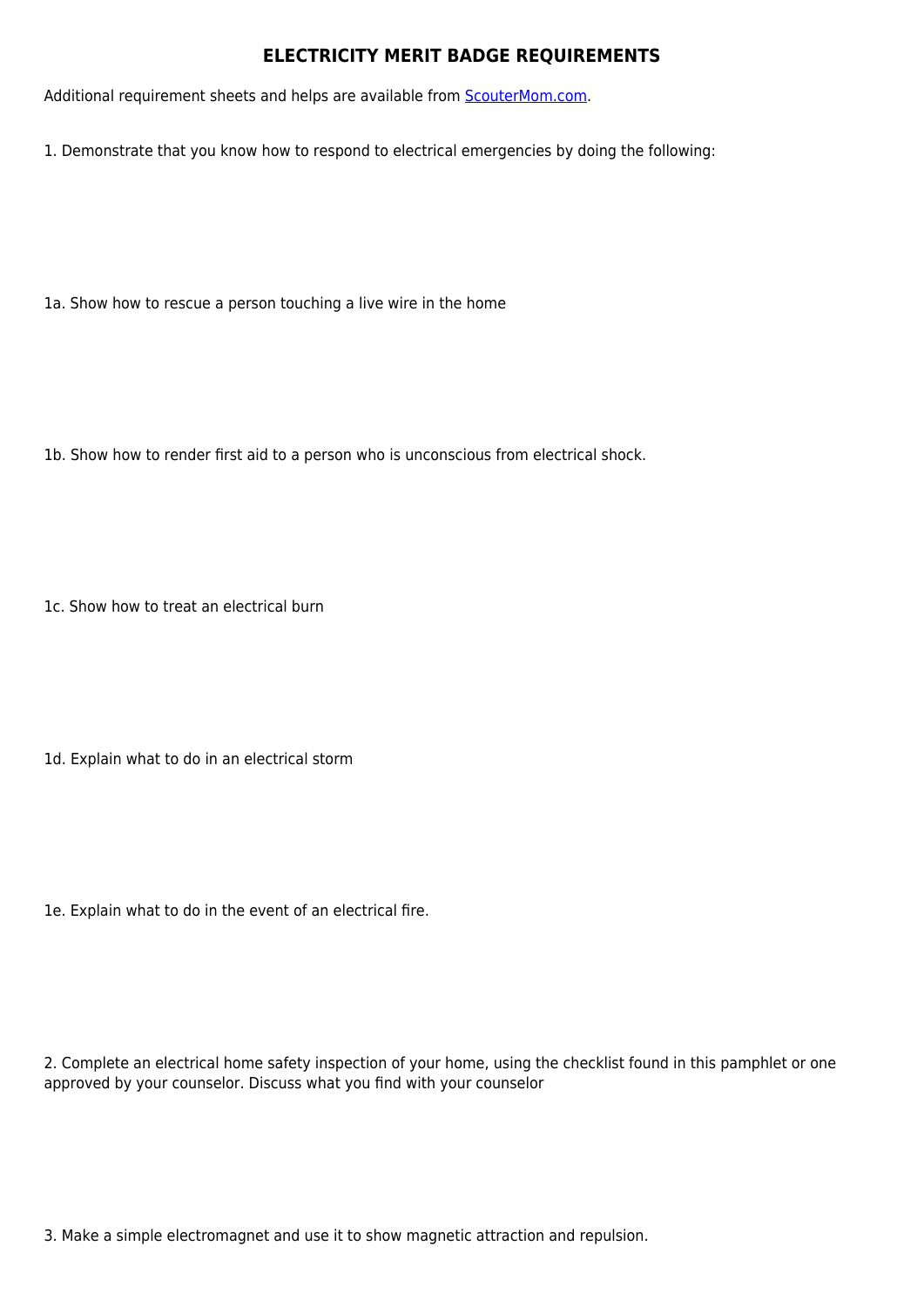4. Explain the difference between direct current and alternating current.

5. Make a simple drawing to show how a battery and an electric bell work.

6. Explain why a fuse blows or a circuit breaker trips. Tell how to find a blown fuse or tripped circuit breaker in your home. Show how to safely reset the circuit breaker.

7. Explain what overloading an electric circuit means. Tell what you have done to make sure your home circuits are not overloaded.

8. Make a floor plan wiring diagram of the lights, switches, and outlets for a room in your home. Show which fuse or circuit breaker protects each one.

9. Do the following:

9a. Read an electric meter and, using your family's electric bill, determine the energy cost from the meter readings.